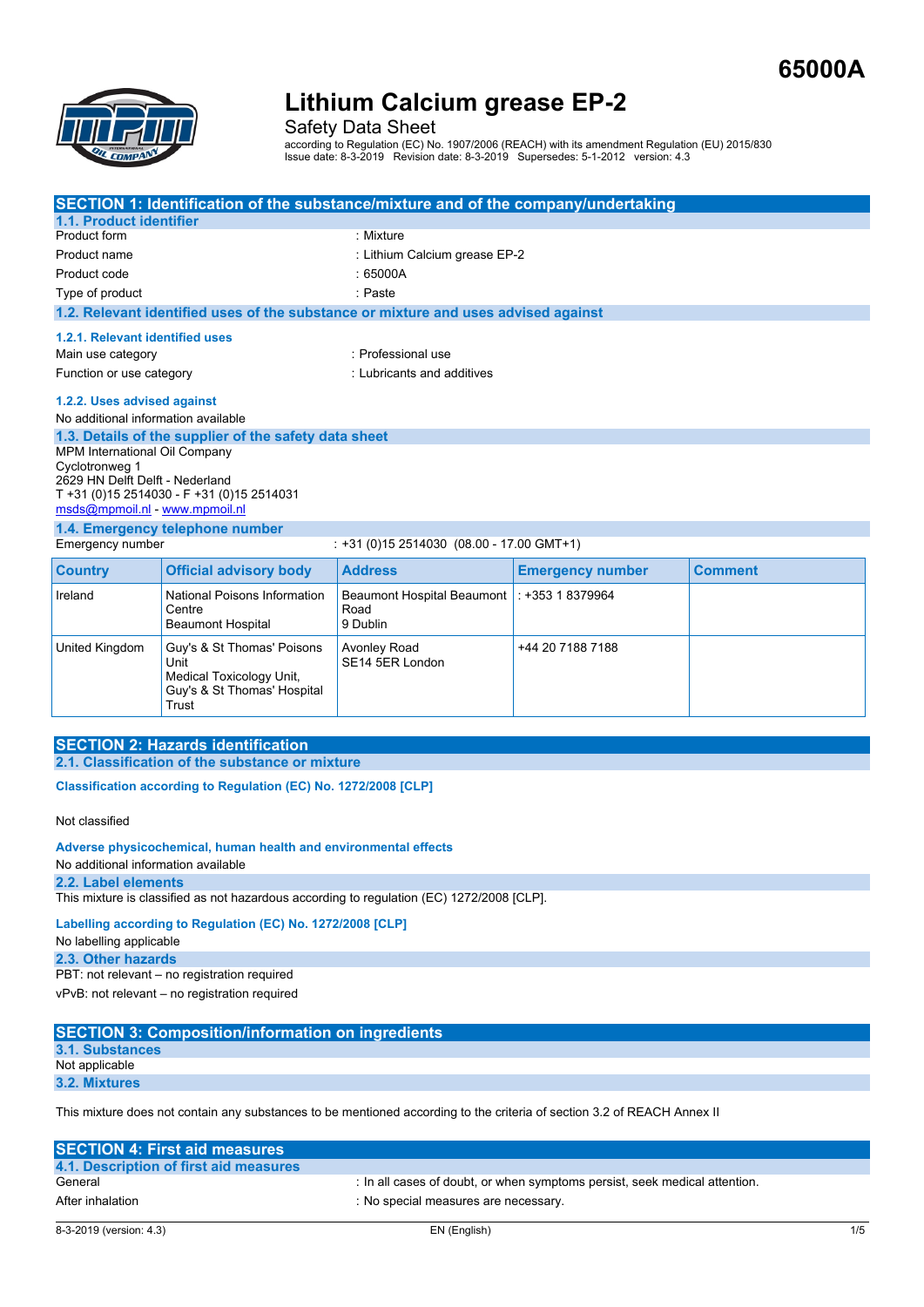## Safety Data Sheet

according to Regulation (EC) No. 1907/2006 (REACH) with its amendment Regulation (EU) 2015/830 After skin contact : No special measures are necessary.

| AIlte SNII vuillaul | . TVO SPECIAL INCRESS ALC HECESSALY.              |
|---------------------|---------------------------------------------------|
| After eye contact   | : No special measures are necessary.              |
| After ingention     | $h_{\alpha}$ anogial money $\alpha$ and nonconomy |

After ingestion in the second second in the second of the second in the Second Stephen Stephen Stephen Stephen Stephen Stephen Stephen Stephen Stephen Stephen Stephen Stephen Stephen Stephen Stephen Stephen Stephen Stephen

## **4.2. Most important symptoms and effects, both acute and delayed**

No additional information available

|          |  | 4.3. Indication of any immediate medical attention and special treatment needed |  |  |  |
|----------|--|---------------------------------------------------------------------------------|--|--|--|
| $\cdots$ |  |                                                                                 |  |  |  |

| None |
|------|
|------|

| <b>SECTION 5: Firefighting measures</b>                    |                                                                                                          |
|------------------------------------------------------------|----------------------------------------------------------------------------------------------------------|
| 5.1. Extinguishing media                                   |                                                                                                          |
| Suitable extinguishing media                               | : powder, alcohol-resistant foam, water spray, carbon dioxide.                                           |
| Unsuitable extinguishing media                             | : High power water jet.                                                                                  |
| 5.2. Special hazards arising from the substance or mixture |                                                                                                          |
| Fire hazard                                                | : On heating/burning: release of (highly) toxic gases/vapours e.g.: carbon monoxide - carbon<br>dioxide. |
| 5.3. Advice for firefighters                               |                                                                                                          |
| Precautionary measures fire                                | : Do not enter fire area without proper protective equipment, including respiratory protection.          |
| Protection during firefighting                             | : Self-contained breathing apparatus with an air line.                                                   |
| Other information                                          | : Use a water spray to cool exposed surfaces and to protect fire-fighters.                               |
|                                                            |                                                                                                          |
| <b>SECTION 6: Accidental release measures</b>              |                                                                                                          |

| 6.1. Personal precautions, protective equipment and emergency procedures                       |                                                                                                                                                                    |
|------------------------------------------------------------------------------------------------|--------------------------------------------------------------------------------------------------------------------------------------------------------------------|
| General measures                                                                               | : May be dangerously slippery if spilled.                                                                                                                          |
|                                                                                                |                                                                                                                                                                    |
| 6.1.1. For non-emergency personnel                                                             |                                                                                                                                                                    |
| No additional information available                                                            |                                                                                                                                                                    |
| 6.1.2. For emergency responders                                                                |                                                                                                                                                                    |
|                                                                                                |                                                                                                                                                                    |
| No additional information available                                                            |                                                                                                                                                                    |
| <b>6.2. Environmental precautions</b>                                                          |                                                                                                                                                                    |
| Avoid release to the environment. Notify authorities if liquid enters sewers or public waters. |                                                                                                                                                                    |
| 6.3. Methods and material for containment and cleaning up                                      |                                                                                                                                                                    |
| Methods for cleaning up                                                                        | : Large spills: scoop solid spill into closing containers. Clean up with absorbent material (for<br>example sand, sawdust, neutral absorbent granule, silica gel). |
| Other information                                                                              | : Can be slippery on hard, smooth walking area.                                                                                                                    |
| <b>A A BULLET AND A REPORT OF A REAL PROPERTY OF A REAL PROPERTY.</b>                          |                                                                                                                                                                    |

**6.4. Reference to other sections** Information on personal protective equipment - see Chapter 8. Information on safe handling - see Section 7.

| <b>SECTION 7: Handling and storage</b>                            |                                                                                                        |
|-------------------------------------------------------------------|--------------------------------------------------------------------------------------------------------|
| 7.1. Precautions for safe handling                                |                                                                                                        |
| Precautions for safe handling                                     | : Never use pressure to empty container.                                                               |
| Hygiene measures                                                  | : Do not eat, drink or smoke when using this product. Always wash hands after handling the<br>product. |
| 7.2. Conditions for safe storage, including any incompatibilities |                                                                                                        |
| <b>Technical measures</b>                                         | : Keep in a cool, well-ventilated place away from heat.                                                |
| Storage conditions                                                | : Keep container tightly closed. Store in a dry place. Keep cool.                                      |
| Incompatible products                                             | : Oxidizing agent. Strong bases. Strong acids.                                                         |
| 7.3. Specific end use(s)                                          |                                                                                                        |

None.

| <b>SECTION 8: Exposure controls/personal protection</b> |                                            |  |
|---------------------------------------------------------|--------------------------------------------|--|
| 8.1. Control parameters                                 |                                            |  |
| <b>Lithium Calcium grease EP-2</b>                      |                                            |  |
| <b>DNEL/DMEL (Workers)</b>                              |                                            |  |
| Acute - systemic effects, dermal                        | So far, no national limits set             |  |
| Additional information                                  | : To date, no national limit values exist. |  |
| 8.2. Exposure controls                                  |                                            |  |

#### **Technical measures:**

Does not require any specific or particular technical measures.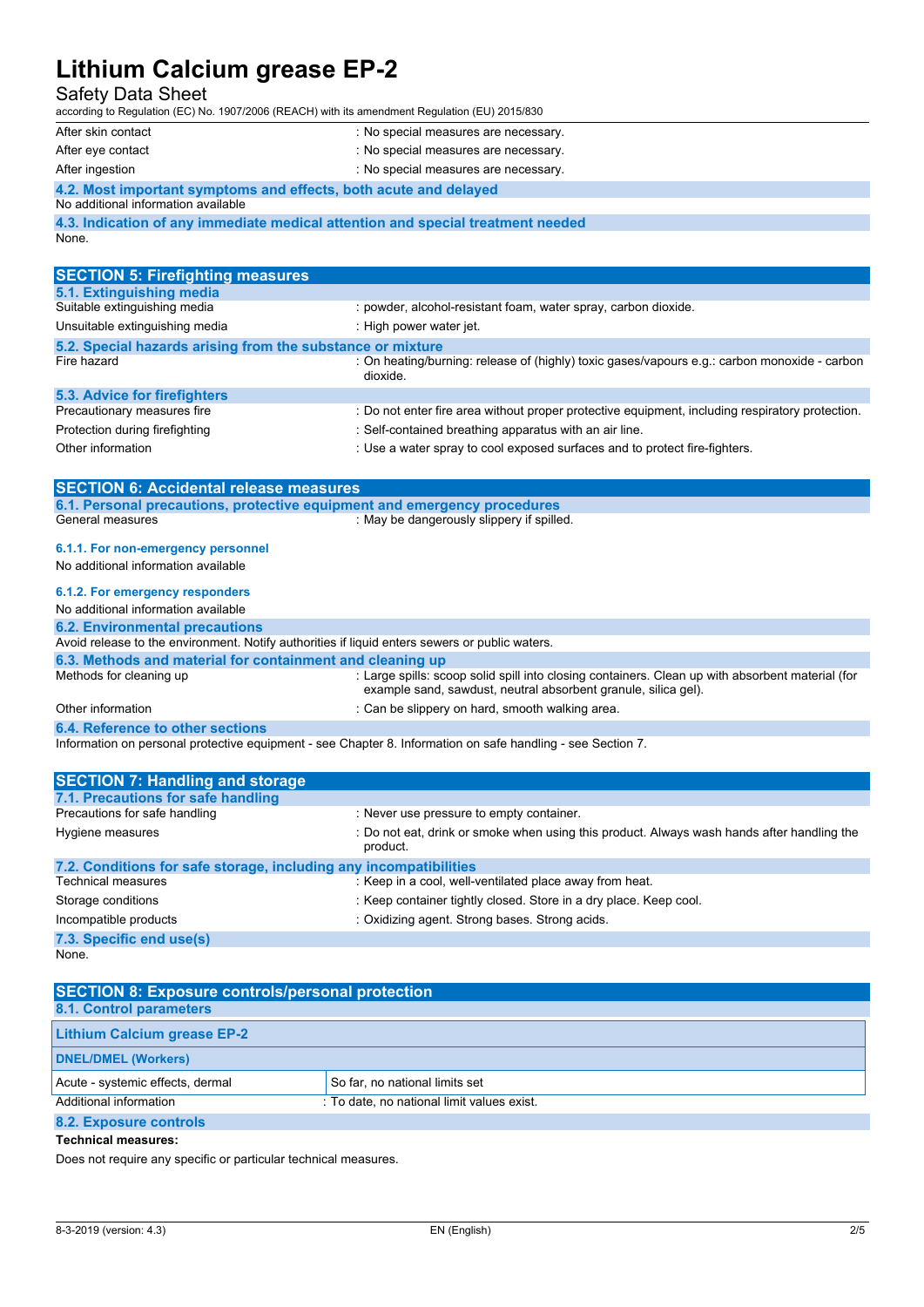## Safety Data Sheet

according to Regulation (EC) No. 1907/2006 (REACH) with its amendment Regulation (EU) 2015/830

| Hand protection:                                                |
|-----------------------------------------------------------------|
| None under normal use                                           |
| Eye protection:                                                 |
| Safety glasses                                                  |
| Skin and body protection:                                       |
| Wear suitable protective clothing                               |
| <b>Respiratory protection:</b>                                  |
| No personal breathing protective equipment is normally required |

#### **Environmental exposure controls:**

Dispose of in accordance with relevant local regulations.

| <b>SECTION 9: Physical and chemical properties</b>         |                      |  |
|------------------------------------------------------------|----------------------|--|
| 9.1. Information on basic physical and chemical properties |                      |  |
| Physical state                                             | : Solid              |  |
| Appearance                                                 | : Paste              |  |
| Colour                                                     | : red.               |  |
| Odour                                                      | : characteristic.    |  |
| Odour threshold                                            | : No data available  |  |
| pH                                                         | : No data available  |  |
| Relative evaporation rate (butylacetate=1)                 | : No data available  |  |
| Melting point                                              | : No data available  |  |
| Freezing point                                             | : No data available  |  |
| <b>Boiling point</b>                                       | : $> 300 °C$         |  |
| Flash point                                                | $:$ > 200 °C         |  |
| Auto-ignition temperature                                  | : No data available  |  |
| Decomposition temperature                                  | : > 200 $^{\circ}$ C |  |
| Flammability (solid, gas)                                  | : No data available  |  |
| Vapour pressure                                            | : No data available  |  |
| Relative vapour density at 20 °C                           | : No data available  |  |
| Relative density                                           | : No data available  |  |
| Density                                                    | : ca. 1010 g/l       |  |
| Solubility                                                 | : insoluble.         |  |
| Log Pow                                                    | : No data available  |  |
| Viscosity, kinematic                                       | : No data available  |  |
| Viscosity, dynamic                                         | : No data available  |  |
| <b>Explosive properties</b>                                | : No data available  |  |
| Oxidising properties                                       | : No data available  |  |
| <b>Explosive limits</b>                                    | : No data available  |  |
| 9.2. Other information                                     |                      |  |
| No additional information available                        |                      |  |

**SECTION 10: Stability and reactivity 10.1. Reactivity** No data available. **10.2. Chemical stability** No information available. **10.3. Possibility of hazardous reactions** No information available. **10.4. Conditions to avoid** No information available. **10.5. Incompatible materials** Oxidizing agent. acids and bases. **10.6. Hazardous decomposition products** On burning: release of harmful/irritant gases/vapours e.g.: carbon monoxide - carbon dioxide.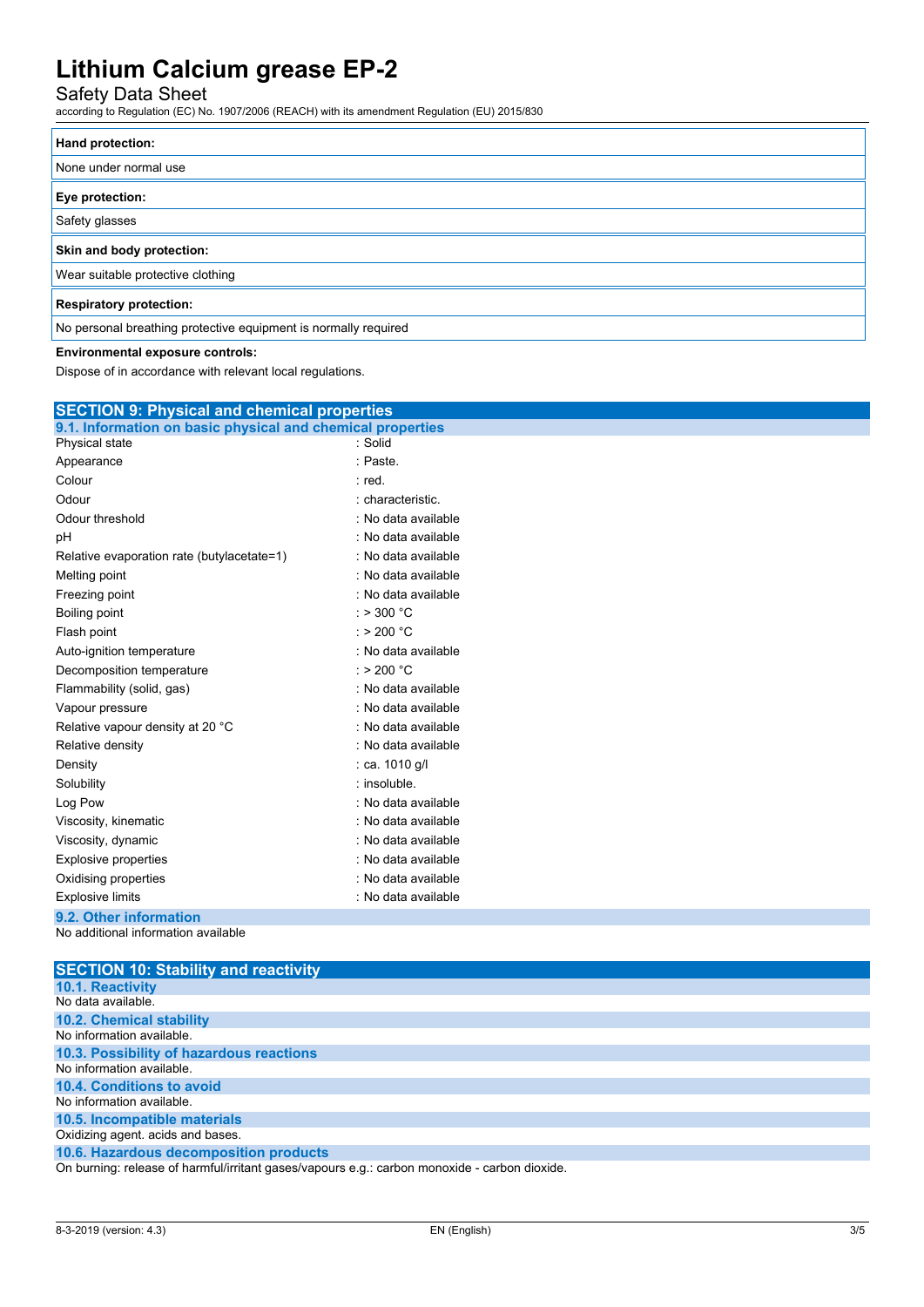## Safety Data Sheet

according to Regulation (EC) No. 1907/2006 (REACH) with its amendment Regulation (EU) 2015/830

| <b>SECTION 11: Toxicological information</b>           |                                                                                                                                                                                                  |
|--------------------------------------------------------|--------------------------------------------------------------------------------------------------------------------------------------------------------------------------------------------------|
| 11.1. Information on toxicological effects             |                                                                                                                                                                                                  |
| Acute toxicity (oral)                                  | : Not classified                                                                                                                                                                                 |
| Acute toxicity (dermal)                                | : Not classified                                                                                                                                                                                 |
| Acute toxicity (inhalation)                            | : Not classified                                                                                                                                                                                 |
| Skin corrosion/irritation                              | : Not classified                                                                                                                                                                                 |
| Serious eye damage/irritation                          | : Not classified                                                                                                                                                                                 |
| Respiratory or skin sensitisation                      | : Not classified                                                                                                                                                                                 |
| Germ cell mutagenicity                                 | : Not classified                                                                                                                                                                                 |
| Carcinogenicity                                        | : Not classified                                                                                                                                                                                 |
| Reproductive toxicity                                  | : Not classified                                                                                                                                                                                 |
| STOT-single exposure                                   | : Not classified                                                                                                                                                                                 |
| STOT-repeated exposure                                 | : Not classified                                                                                                                                                                                 |
| Aspiration hazard                                      | : Not classified                                                                                                                                                                                 |
| Potential adverse human health effects and<br>symptoms | : According to the Preparation Directive 1999/45/EC this product is classified as not<br>dangerous. This mixture is classified as not hazardous according to Regulation (EC)<br>1272/2008 [GHS]. |

| <b>SECTION 12: Ecological information</b>                    |                                                                                                        |
|--------------------------------------------------------------|--------------------------------------------------------------------------------------------------------|
| 12.1. Toxicity                                               |                                                                                                        |
| Ecology - water                                              | : No harm to water organisms up to the tested concentration.                                           |
| Hazardous to the aquatic environment, short-term<br>(acute)  | : Not classified                                                                                       |
| Hazardous to the aquatic environment, long-term<br>(chronic) | : Not classified                                                                                       |
| 12.2. Persistence and degradability                          |                                                                                                        |
| <b>Lithium Calcium grease EP-2</b>                           |                                                                                                        |
| Persistence and degradability                                | No information available.                                                                              |
| 12.3. Bioaccumulative potential                              |                                                                                                        |
| <b>Lithium Calcium grease EP-2</b>                           |                                                                                                        |
| Bioaccumulative potential                                    | No additional information available.                                                                   |
| 12.4. Mobility in soil                                       |                                                                                                        |
| <b>Lithium Calcium grease EP-2</b>                           |                                                                                                        |
| Soil                                                         | No data available.                                                                                     |
| 12.5. Results of PBT and vPvB assessment                     |                                                                                                        |
| <b>Lithium Calcium grease EP-2</b>                           |                                                                                                        |
| PBT: not relevant – no registration required                 |                                                                                                        |
| vPvB: not relevant – no registration required                |                                                                                                        |
| 12.6. Other adverse effects                                  |                                                                                                        |
| Other adverse effects                                        | : The evaluation was carried out according to the calculation method of the Preparations<br>Directive. |

| <b>SECTION 13: Disposal considerations</b> |                                                                                                                |
|--------------------------------------------|----------------------------------------------------------------------------------------------------------------|
| 13.1. Waste treatment methods              |                                                                                                                |
| Product/Packaging disposal recommendations | : Do not dispose of with domestic waste.                                                                       |
| Waste disposal recommendations             | : Remove to an authorized waste treatment plant.                                                               |
| Waste materials                            | : Conform to current legislation, regulations and orders. Empty the packaging completely<br>prior to disposal. |

| <b>SECTION 14: Transport information</b>         |                |  |
|--------------------------------------------------|----------------|--|
| In accordance with ADR / RID / IMDG / IATA / ADN |                |  |
| <b>ADR</b>                                       | <b>IMDG</b>    |  |
| 14.1. UN number                                  |                |  |
| Not applicable                                   | Not applicable |  |